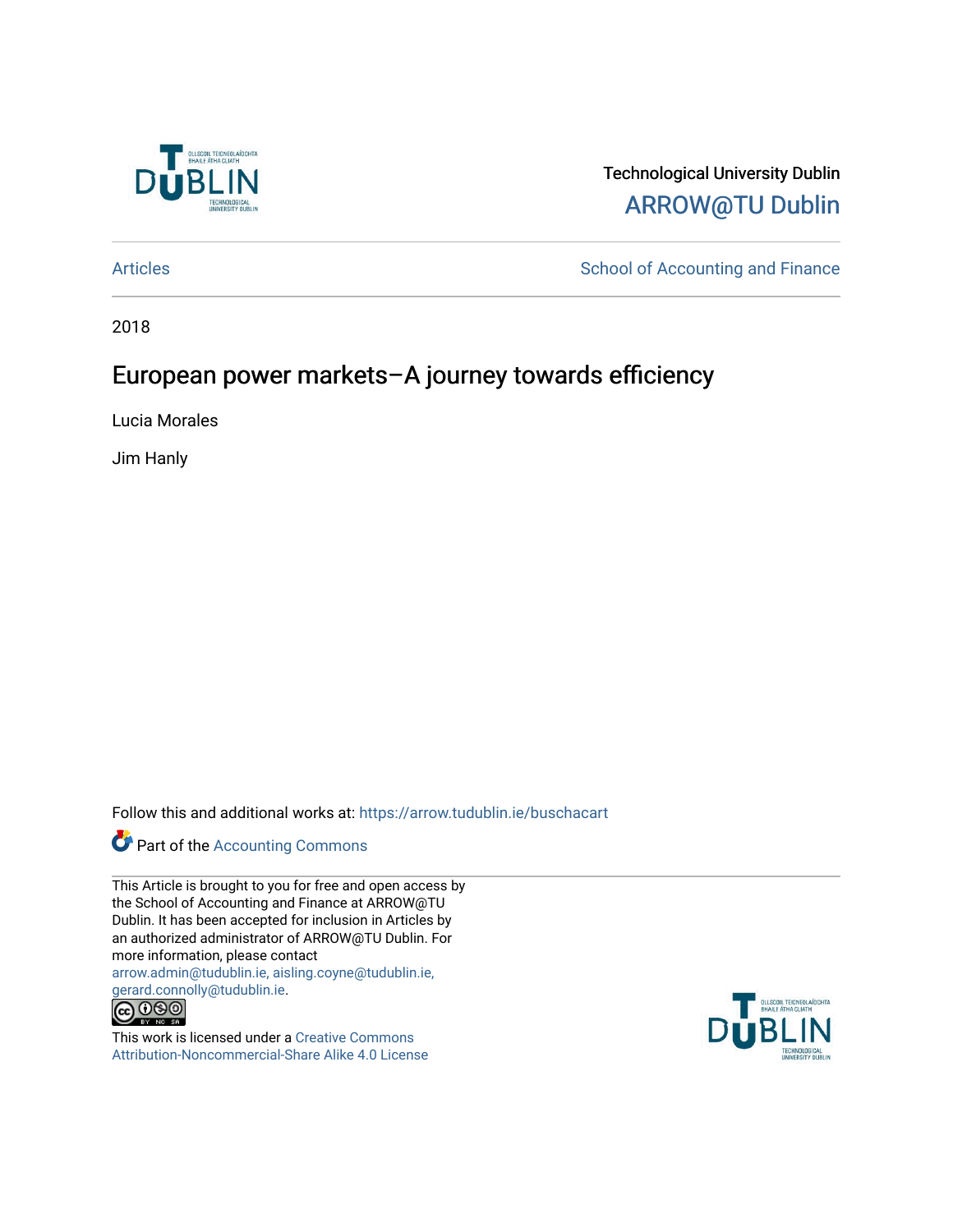Contents lists available at [ScienceDirect](http://www.sciencedirect.com/science/journal/03014215)

# Energy Policy

journal homepage: [www.elsevier.com/locate/enpol](https://www.elsevier.com/locate/enpol)

# European power markets–A journey towards efficiency

# Lucía Morales<sup>\*</sup>, Jim Hanly

Dublin Institute of Technology, College of Business, Department of Accounting and Finance, Aungier Street, Dublin 2, Dublin, Republic of Ireland

# ARTICLE INFO

Keywords: European electricity markets Spot prices Market integration and market efficiency

# ABSTRACT

The liberalization process of European electricity markets has been a work in progress since early reforms beginning in the 1990's. A key goal of these reforms was to enable increased integration and attendant efficiency within these markets. In this paper, we analyse three major European electricity markets - (APXUK, NordPool and Phelix) – before and after the 2009/72/EC Directive was introduced, to examine the extent to which those markets are efficient and whether they have become more integrated. We find little evidence of significant long run relationships between the different markets. We also find that the NordPool and Phelix markets in particular exhibit volatility persistence and clustering behaviour that is inconsistent with the postulations of market efficiency. The existence of continued inefficiencies across these power markets indicates that the desired goal of achieving an efficient and unified electricity market in the EU context is still a work in progress.

# 1. Introduction

The deregulatory process for European electricity markets that began in the 1990s was intended to allow for the introduction of competition in monopolised market structures. The economic rationale behind the deregulation of power markets was the need to stimulate and facilitate competition among electricity market participants and to bring a higher degree of efficiency to the markets [\(Vasconcelos, 2009](#page-8-0)). The creation of a single integrated energy market is one of the building blocks of the EU's broad energy policy, which is concerned with sustainability, competitiveness, security of energy supply, and also to the development of cross border trade in electricity that addresses the scarce interconnection of electricity capacities across Europe ([Rademaekers et al., 2008\)](#page-8-1).

The EU faces major challenges regarding the physical interconnectivity between its constituent energy markets, and also in terms of concentration levels which are a major area of concern for policy makers and energy regulators. The high levels of concentration in the electricity markets have caused scepticism among large energy consumers that question the existence of fair competition in the formation of prices on the spot and forward wholesale markets. It is argued that market liberalization and integration can stimulate increasing levels of security of supply, while also time promoting lower energy prices in the long run. However, in the short run many challenges may persist, including the potential for undersupply and poor quality of service.

Understanding market connections and their level of integration and efficiency across Europe would offer important insights in terms of market competition, market organisation and the identification of benefits that the liberalization of power markets might bring to Europe. From an analytical point of view, [Joskow \(2006c\)](#page-8-2) argues that there are three main approaches for examining the effects of liberalization reforms. These are: (i) "before and after" studies using time series data; (ii) inter-country and inter-state comparisons where liberalization instructions vary from country to country or state to state; and (iii) structural simulation approaches. In this paper we adopt the first approach whereby we examine whether and to what extent the selected European power markets have become more efficient following the introduction of the 2009 EU electricity directive. By looking at power market dynamics through an analysis of daily spot prices, this study seeks to identify potential signs of market efficiency by testing for random walks, the existence of long run relationships, volatility persistence and clustering behaviour in the wholesale electricity prices across the three major European power exchanges.

The main contribution of this paper is a focused discussion and analysis of some of the most developed European power markets in the context of price market efficiencies after the introduction of the latest EU electricity directive. A further contribution of this paper is the application of a key combination of econometric models that allow us to robustly derive inferences about the consistency of research findings in this area and to resolve potential conflicts that arise from the use of different research methodologies. This is an issue that to our knowledge has not been sufficiently addressed in the extant literature. The remainder of the paper is structured as follows: Section two offers a general overview of the European power markets. Section three

<span id="page-1-0"></span>⁎ Corresponding author. E-mail addresses: [lucia.morales@dit.ie](mailto:lucia.morales@dit.ie) (L. Morales), [James.hanly@dit.ie](mailto:James.hanly@dit.ie) (J. Hanly).

<https://doi.org/10.1016/j.enpol.2018.01.061>

Received 26 February 2017; Received in revised form 31 December 2017; Accepted 30 January 2018 Available online 05 February 2018 0301-4215/ © 2018 Elsevier Ltd. All rights reserved.





**ENERGY**<br>POLICY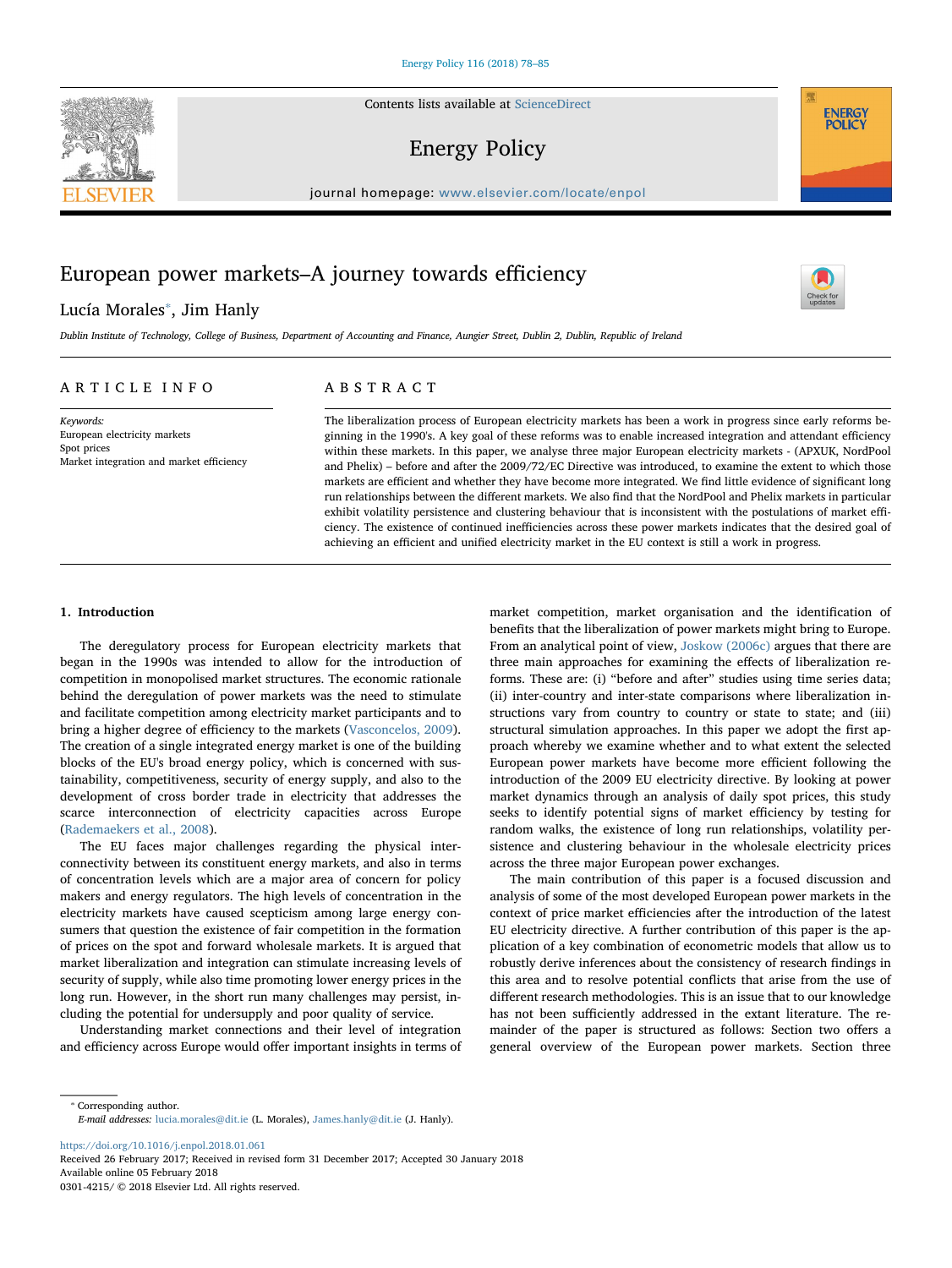presents the data and proposed research methodology. Section four outlines the main results and attendant discussion and section five concludes.

#### 2. An overview of European power markets

In this section we trace the reforms designed to develop the European power markets. We also look at some of the basic characteristics of an efficient market as it pertains to the electricity context.

# 2.1. The reform of power markets across Europe

Over the past two decades, the structure of European energy markets has been undergoing major reform with a view to moving towards a single integrated market. This process is characterised by high levels of complexity due to technological, environmental and geo-political factors associated with the different countries and regions. Indeed, these factors play a major role, as they add extra barriers to the unified approach that the EU has taken regarding its energy policy. The integration process has been orchestrated by the European Commission which has tried to encourage individual member states to progress towards a broader and more open perspective as opposed to one solely focused on national interests [\(Karan and Kazdagli, 2011](#page-8-3)). The outlined EU directives are designed to enhance competition via better functioning of the markets as a whole, rather than the fragmented and incoherent manner in which these markets have operated heretofore ([Sioshansi, 2006\)](#page-8-4). More integrated markets should increase efficiency and this in turn should facilitate lower electricity prices as compared with separate and individually run markets ([Ehrenmann and Neuho](#page-8-5)ff, [2009\)](#page-8-5). Another issue of importance is the need to reduce the influence of national monopolies with the purpose of improving the supply and stability of the sector, as countries would be able to cooperate through their interconnected systems helping them to become more integrated. Through market integration, countries that experience high-variable costs in their generational capacity should be able to obtain positive welfare gains. In this regard, the liberalization and integration process is characterised by a dynamic process of discovery, and continuous interactions between the different market players and the regulatory authorities. The process of market liberalization has also contributed to an increase in trading activity across Europe, where wholesale power trading is dominated by over the counter markets (OTCs). These markets have gained in importance in terms of the negotiation of energy products and derivatives trading as evidenced by substantial increases in prices and volume risks. Through the intensive market activity that is being registered across power markets, market competition should be enhanced with an attendant increase in market efficiencies.

#### 2.2. Towards an efficient power market

The key issues for energy markets in attempting to address market inefficiencies have been identified as the liberalization, privatization and restructuration of the energy supply and distribution industry. In the particular case of the EU the need to reform energy markets became acute due to its heavy dependence on oil and gas from external sources. Therefore, the need to develop an energy sector that is more integrated and competitive and where national energy models co-ordinate more closely in the development of strategic policies that are aligned with current market trends has become a major priority [\(Karan and Kazdagli,](#page-8-3) [2011\)](#page-8-3). The initial stages of market reform in the EU can be found on the British and Nordic electricity markets which were made with the goal of creating a unique energy market [\(Kroes, 2007\)](#page-8-6). The creation of an efficient and unique energy market structure is supported by four major pillars as described by [Pollitt \(2009a\):](#page-8-7) The first stage is the privatization of publicly owned electricity assets; this is followed by the opening up of the market to competition; the extension of vertical unbundling of transmission and distribution from generation and retailing; and finally,

the introduction of an independent regulator. Some of the major challenges associated with the whole process are the combination of political and economic barriers that have negative impact and that give rise to divergences across countries. To address these issues, the [European](#page-8-8) [Commission \(2010b\)](#page-8-8) envisaged a single European approach to integration rather than a regional one ([Directive 25009/75/EC, 2009\)](#page-8-9).

#### 2.3. Price dynamics in power markets

Trading activities in power markets are associated with large amounts of information. Understanding these activities requires an indepth knowledge of utility markets and the information systems they support. In this regard, the dynamics of how historical information is managed and the level of efficiency that these markets exhibit is key, due to the implications of having official market prices that are transparent and that offer all available information at trading times to market players ([León and Rubia, 2004](#page-8-10)). Price fluctuations in energy markets are clearly associated with profit opportunities to investors, but they are also linked to high levels of risk. The main characteristic of electricity relates to its limited storability, making it difficult to insure against price risks by building appropriate reserve levels. Fluctuations in electricity demand and supply which is affected by weather conditions and/or failures of power plants respectively lead towards the generation of extremely high costs. Additionally, the inelasticity of electricity demand creates major jumps or spikes in prices that are frequently followed by a quick return to normal price levels. This type of behaviour is a particular feature of spot prices in most electricity markets, as are the associated high volatility levels. Price movements are also conditioned by the patterns exhibited by economic and business activities. Therefore, electricity prices reveal cyclical patterns that account for markets needs which are closely linked to human activity and to climate conditions. Electricity prices are further characterised by their complexity, as they are affected by seasonal behaviour, mean reversions, and major shocks which translate into extreme price fluctuations ([Paraschiv, 2013](#page-8-11)).

Following the idea of price formation under conditions of "market efficiency", price changes should behave in a random fashion and should not exhibit serial correlation to allow the incorporation of all available information to the market. Thus, price behaviour and their level of efficiency need to be studied to identify if prices in power markets exhibit a trend and whether the identification and predictability of patterns is possible on power exchanges. In addition, further analysis of price efficiencies in EU power markets is of importance, given the nature of existing research which has shown some inconsistency in terms of the results which has been linked to both methodology and research sample periods. For example, advanced models tend to confirm the existence of market efficiency, while older research techniques are more inclined to reject it. In general, it would appear that energy and power markets are not especially efficient, and this is an issue of concern when understanding the real impact that energy directives are having on electricity price formation ([Avsar and Goss, 2001](#page-8-12)). Therefore, understanding the implications and impact of energy directives on electricity price behaviour is a significant matter. Policy makers should be able to identify tools that help them analyse the impact of implemented directives with a view to ensuring that markets dynamics are moving closer to expectations.

## 3. Data and methodological framework

Daily spot electricity prices are analysed for the period September 2004 to September 2014, for the Nordic region (NordPool), the UK (APX/ICE) and Germany (EEX/Phelix) – the dataset includes 2620 observations per each market under analysis. $1$  The research sample is

<span id="page-2-0"></span> $<sup>1</sup>$  See the following for more detailed information:.</sup>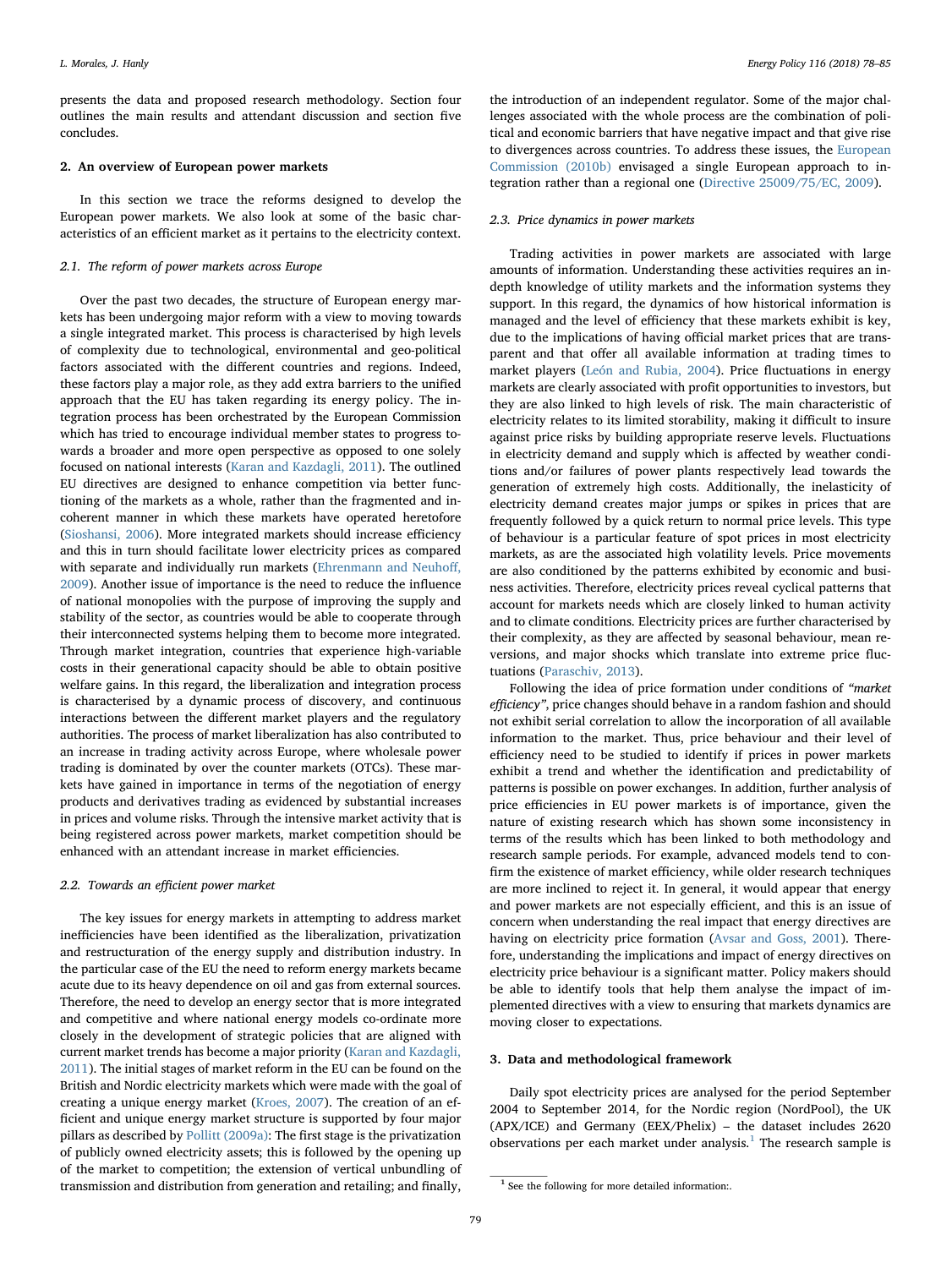divided between two main periods, with a breakpoint based on the date of the introduction of the 2009/72/EC Directive (13th July 2009). The series are tested for efficiency through the assessment of their stationarity, cointegration and volatility properties to establish whether there is predictability in the price series or if they are characterised by random walk behaviour.

#### 3.1. Data description

# 3.1.1. Basic structure of examined power markets

The Nordic power market is characterised by over twenty years of successful operation and by its increasing connection to continental markets. It utilises a mix of electricity generation sources: Hydro, wind, nuclear and thermal power. The German power system generation sources are based on nuclear, lignite, coal, natural gas, oil and derived gas. In the case of the UK the mixture of generation sources is mainly fossil fuels and nuclear and renewable energies. Both APXUK and Phelix have a strong connection with fossil fuels with a representation of 55% for Germany and around 60% for the UK as the main generation sources to fuel energy plants. This fact should be considered when analysing the research outcomes, as NordPool might exhibit different patterns than its counterparts. NordPool has a longer history regarding market integration processes, and its energy generation sources are mainly supported by renewable energies in clear contrast with the case of Germany and the UK. These markets were chosen given their liquidity and because they are some of the most long-standing electricity futures contracts available. Liquidity on all three contracts has grown substantially since their inception and the open interest ranges from 1 to 10 terawatt hours (TWH) per day.

# 3.1.2. Data transformation arguments

To incorporate seasonality and mean reversion, the spot price is expressed as a combination of two components:

$$
P_t = f_t + \sum_{i=1}^n X_{i,t}
$$
 (1)

Where  $f_t$  is the deterministic component of seasonality and  $X_{i,t}$  is stochastic. In this regard, logarithms should not be used on de-seasonalised spot prices as de-seasonalising day-ahead spot prices can lead to a negative residual. Also, levels of prices appear to yield better parameter estimates. A brief review of existing research analysing energy price dynamics in the context of market cointegration, integration, uncertainty and efficiency shows contrasting views regarding the kind of data transformation that is required to model electricity price behaviour. The data type and the kind of transformation to be implemented is dictated by two central factors. The first relates to the research framework under consideration, as selected modelling techniques will direct the type of data transformation that is required. The second factor relates to researchers' preferences and their personal alignment with the main body of literature that supports their research studies. For example: data in levels have been used by research developed by [Lin, Zhang and Wu \(2012\)](#page-8-13), Growithsch and Nepal (2009), [Arciniegas,](#page-8-14) [Barrett and Marathe \(2003\).](#page-8-14) Logarithms were considered appropriate by [Bunn and Gianfreda \(2010\),](#page-8-15) and [Mjelde and Bessler \(2009\)](#page-8-16). Log returns by [Cartea and Figueroa \(2005\).](#page-8-17) First differences by [Weron et al.](#page-8-18) [\(2004\),](#page-8-18) three Blocks/day by León and Rubia (2002) among other types of transformations, where the use of data in levels and logarithms seem to be the dominant trend in the field.

As there is no consensus among existing research studies in the field, the approach followed in this paper is based on the use of levels of

(footnote continued)

prices and logarithms (identified as the most common data transformations to model energy prices) as it allows us to identify potential divergences using the outlined econometric framework and to study price efficiencies in power markets. The price series considered are daily market prices that are transformed into natural logarithms when required to facilitate the performance of some of the selected econometric models.

# 3.1.3. Understanding market efficiency

The meaning of market efficiency can be traced back to Fama's Efficient Market Hypothesis (EMH) (1970, p.383) which stated that: "A market in which prices always 'fully reflect' available information is called 'efficient'". In an efficient market, it is not possible to predict prices as they behave in a random fashion. Thus, the more efficient the market is, the more random the sequence of price changes, eliminating any potential of forecasting opportunities. As a result, no investment pattern could be discerned, and a planned approach to investment would not be successful, as "random walk" prices will result in failure of any investment strategy that aims to beat the market consistently. However, it is important to note that EMH does not dismiss the possibility of market anomalies that can yield superior profits. Therefore, deviations from the fair price are considered random fluctuations themselves, and as such investment strategies that result in beating the market cannot be identified as a consistent phenomenon. The concept of "weak form" market efficiency comprises historical prices only, and it means that there is no possibility of earning superior risk adjusted profits based on past prices ([Shleifer, 2000](#page-8-19)), an outcome that leads to the random walk hypothesis. Testing for a random walk which is equivalent to testing for weak form efficiency is important in the context of power markets, as it also allows us to differentiate between predictable and unpredictable components which in turn allow for the identification of future trends in prices behaviour.

Since a homogenous commodity (electricity in our case) is traded at the wholesale spot, futures and forward markets, efficient and liquid markets should not provide significant price differences across the different markets (law of one price or no-arbitrage argument). In efficient markets, the availability of new market information is incorporated immediately into the prices. However, the processing and interpretation of new information into prices may take place at different speed and magnitude. Differences in these parameters can be attributed to differences in market efficiency. Thus, when comparing two markets, the (more) efficient one will be a price leader for the less efficient market (price taker) in the price discovery process ([Growitsch](#page-8-20) [and Nepal, 2009\)](#page-8-20). Moreover, if a market is identified as weak form efficient, prices should follow a random walk, indicating that price changes are independent and not related to each other, and that historical information is fully and instantaneously reflected in current prices. The context of the efficient market hypothesis considers that prices are rationally based and that price changes should be random and unpredictable as they adjust and react to new information that by its very nature is unpredictable, and as such, prices are said to follow a random walk. Therefore, the existence of correlations between market returns is seen as evidence that the markets do not follow a random walk and they may be considered to be inefficient on that basis. Such market behaviour eliminates the potential for abnormal gains on the basis of historical information, as per [Fama's \(1970\)](#page-8-21) discussion on market efficiency. In this regard, market prices should be uncorrelated to ensure that prices behave randomly. This was the main issue under consideration when selecting the appropriate research methodology to support this study and that is outlined in the section that follows.

#### 3.2. Research methodology

We test for market efficiency using a variety of econometric models to allow for an in-depth comparison and to ensure robustness in the results. Firstly, we use the Augmented Dickey-Fuller (ADF) unit root

<http://www.apxgroup.com/trading-clearing/apx-power-uk/>.

<http://www.nordpoolspot.com/How-does-it-work/Day-ahead-market-Elspot-/>. <https://www.eex.com/en/products/power/power-derivatives-market>.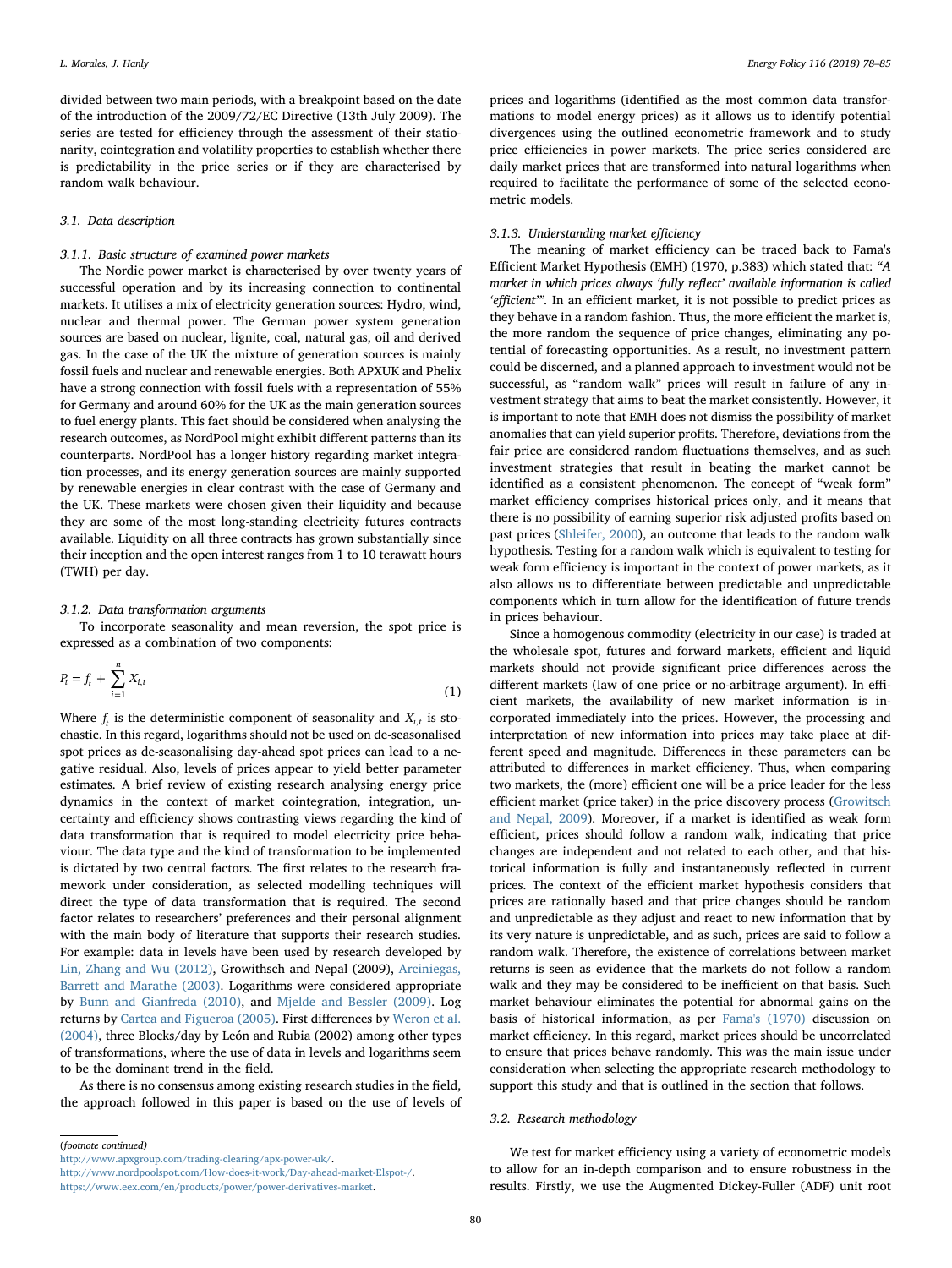test ([Dickey and Fuller, 1979\)](#page-8-22) to examine the existence of weak form efficiency on prices, and the analysis is followed by the implementation of additional tests as outlined below.

a) A traditional unit root test was chosen and implemented. The Augmented Dickey-Fuller (ADF) test was selected to test for the existence of weak form efficiency.

$$
\Delta y_t = \alpha y_{t-1} + x_t' \delta + \beta_1 \Delta y_{t-1} + \beta_2 \Delta y_{t-2} + ... + \beta_p \Delta y_{t-p} + v_t
$$
 (2)

where  $y_t$  is a series that follows an autoregressive process of order  $p$ ,  $x_t$  are optional exogenous regressors that would consider the inclusion of a constant and/or a trend, *α*, *β and δ* are parameters to be estimated and *υ* is the error term that is assumed to be white noise. The null hypothesis is the presence of a unit root or non-stationarity. Non-rejection of the null hypothesis would imply that the series follow a random walk and it will confirm the potential existence of a weak form of market efficiency on the energy prices under study.

b) Kwiatkowsky, Phillips, Schmidt, and Shin test (KPSS) is used as an alternative unit root test [\(Kwiatkowski et al., 1992](#page-8-23)), where the null hypothesis of stationarity is tested against the alternative of a unit root. The KPSS test acts as a complementary unit root test in this analysis, with the aim of strengthening the results from the ADF test outlined above. Similarly, the rejection of the null hypothesis would indicate that the market follows a random walk hypothesis, and consequently, the market would be found to be weak form efficient. The KPSS test statistic is based on the analysis of the residuals from the OLS regression of  $y_t$  on the exogenous variable  $x_t$  that is represented in the equation below.

$$
y_t = x_t' \delta + v_t \tag{3}
$$

An LM statistic defined as  $LM = \frac{\sum_t S(t)^2}{T^2 f_0}$  $\frac{1}{2}$  is computed using the residuals of the OLS equation in order to test the null hypothesis for stationarity. As indicated, the selection of an additional unit root test is based on the need of cross-checking results to ensure that the research outcomes show some level of consistency.

c) The Ljung-Box Q-Statistic test [\(Ljung and Box, 1978](#page-8-24)) is used in this study to develop a comparison with the Variance Ratio analysis (see details of the test below). The Ljung-Box Q-Statistic tests the joint hypothesis that all the autocorrelation coefficients up to a defined lag  $(m)$  are simultaneously equal to zero. This test checks for the existence of high-order serial correlation in the residuals.

$$
Q = n(n+2) \sum_{k=1}^{m} \left( \frac{\rho_k^2}{n-k} \right)
$$
\n(4)

where; *n* is the number of observations, *m* is the number of lags and *ρ<sub>k</sub>* is the autocorrelation coefficient at lag *k*. Q follows a  $χ²$  distribution with *m* degrees of freedom. This test will help to verify if the outcomes of the variance ratio test support random walk behaviour and consequently aligns with the concept of "weak-form efficiency".

d) The Variance Ratio test is implemented to support the unit root tests discussed above. The existence of a unit root is not considered sufficient to confirm that markets behave as random walk, as unit root processes can have predictable elements. This is a good and sufficient reason that justifies the inclusion of two-unit root tests that help cross-checking and confirming research outcomes. However, for prices to be considered random their returns must be found to be uncorrelated. Therefore, we test the random walk hypothesis using the [Lo and MacKinlay \(1988\)](#page-8-25) variance ratio (VR) test. The VR test is based on the assumption that the variance of a random walk term increases linearly with time. We have selected this test, as it has become a standard tool in the testing for random walk processes and research studies that have focused on the analysis of the EMH [\(Lo](#page-8-26) [and MacKinlay, 1989](#page-8-26)).

$$
VR(q) = \frac{\sigma^2(q)}{\sigma^2(1)}\tag{5}
$$

where;  $\sigma^2(q)$  is the unbiased estimator of  $(1/q)$  of the variance of the *q-th* difference and  $\sigma^2(1)$  is the variance of the first difference. Under the assumption of homoskedastic increments, a standard normal statistic  $z(q)$  is calculated as follows:

$$
z(q) = \frac{VR(q) - 1}{\sqrt{v(q)}} \sim N(0, 1)
$$
\n(6)

where;  $v(q) = [2(2q - 1)(q - 1)]/3q(nq)$ . A second test statistic  $z^*(q)$  is developed under the assumption of heteroskedastic increments as follows:

$$
z^*(q) = \frac{VR(q) - 1}{\sqrt{v^*(q)}} \sim N(0, 1)
$$
\n(7)

where;

$$
v^*(q) = \sum_{k=1}^{q-1} \left[ \frac{2(q-k)}{q} \right]^2 \phi(k)
$$
 (8)

$$
\phi(k) = \frac{\sum_{t=k+1}^{nq} (p_t - p_{t-1} - \hat{\mu})^2 (p_{t-k} - p_{t-k-1} - \hat{\mu})^2}{[\sum_{t=1}^{nq} (p_t - p_{t-1} - \hat{\mu})^2]^2}
$$
(9)

Both the  $Z(q)$  and  $Z^*(q)$  statistics test the null hypothesis that  $VR(q) = 1$  or the chosen index follows a random walk. When the random walk hypothesis is rejected and  $VR(q) > 1$ , and the returns would be positively serially correlated, indicating that the markets are inefficient. The Variance Ratio approach was selected because it focuses its attention on the uncorrelated residuals, an approach that is widely used when dealing with none normally distributed series [\(Chow and Denning, 1993](#page-8-27)).

e) Market Integration analysis is used to identify if the selected power markets display the same risk-adjusted expected returns. In the case that markets are found to be segmented, the risk-return relationship in each national market would be determined by domestic factors, and there would not be evidence of international effects. Pure random walks cannot be cointegrated, unless they are perfectly correlated. To the extent that market efficiency is interpreted to mean that prices are random walks, the arguments that prices in efficient markets cannot be cointegrated would be correct. If twotime series are found to have the same order of integration and if a linear combination of these series exist that is stationary (integrated of order one), these series would be referred to be cointegrated [\(Granger, 1986\)](#page-8-28). [Engle and Granger \(1987\)](#page-8-29) proposed a two-step procedure to estimate cointegration. In this two-step procedure, the first series  $(y_t)$  is regressed on the second series  $(x_t)$  and the resulting error  $(e_t)$  is tested for stationarity. If the null hypothesis of nonstationarity is rejected, it can be said that the time series are cointegrated. Cointegration implies that both series would move together in the long-run and they cannot drift apart very much from each other ([Granger, 1981\)](#page-8-30).

$$
y_t = \alpha + \beta x_t + e_t \tag{10}
$$

An alternative test for cointegration is based on a vector autoregressive (VAR) model. The vector  $X_t$  contains the endogenously seen variables and has the dimension *n x*1, where *n* is the number of endogenous variables. Each variable follows a process that is influenced by its own lagged variables and the lagged variables of the other endogenous variables.

$$
X_{t} = \prod_{1} X_{t-1} + \dots + \prod_{k} X_{t-k} + \mu + \varepsilon_{t} \quad \text{with } t = 1, \dots, T \tag{11}
$$

The matrix of coefficient  $\Pi_k$  has the dimension  $n \times n$ . Based on the equation above; the VAR can be transferred to a VAR of first differences. For this purpose, the lagged variable of the endogenous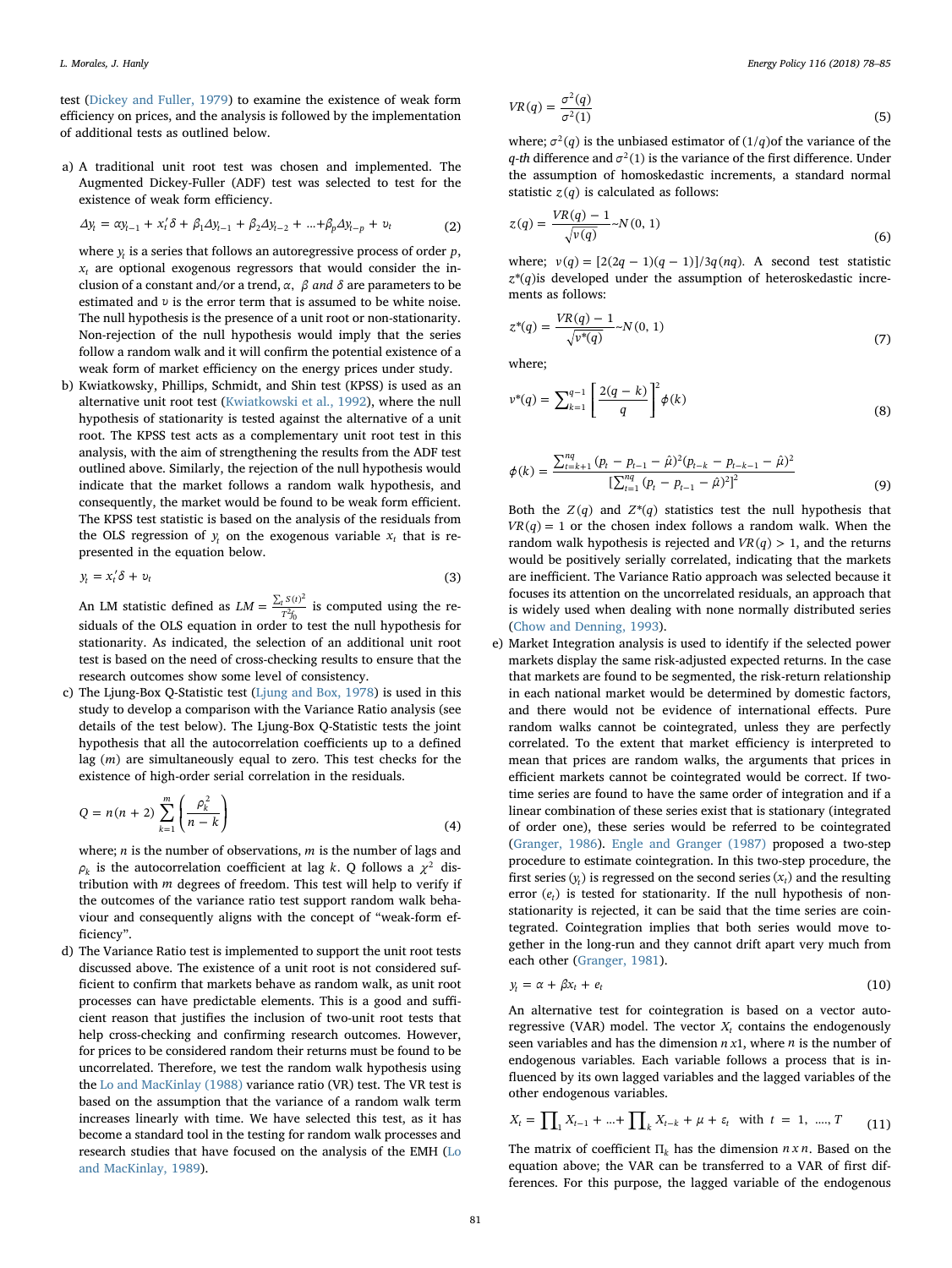variables are subtracted from both sides and the system below arises.

$$
\Delta X_t = \sum_{i=1}^{k-1} \Gamma_i \Delta X_{t-i} + \prod_k X_{t-k} + \mu + \varepsilon_t \tag{12}
$$

where,  $\Gamma_i = -I + \Pi_1 + ... + \Pi_i$  with  $i = 1, ..., k - 1$  and  $\Pi = -(I - \Pi_1 - ... - \Pi_k)$  ([Johansen/Juselius, 1990](#page-8-31), p.170). Johansen proposes two tests to determine the cointegration rank, the "trace statistic" and the "maximum eigenvalue test". Both test statistics should be used simultaneously. In this case the researcher should be aware that different conclusions can be drawn from the tests, and that the Johansen test does not allow the identification of the specific variables that are found to be cointegrated. The estimation of the parameters for the cointegration vector, adjustment coefficients or eigenvalues is done through the Maximum Likelihood Procedure.

f) The Autoregressive Distributed Lag (ARDL) cointegration technique or bound cointegration technique is applied to support the analysis on long run relationships, as this technique is preferable when dealing with variables that are integrated of different order I(0) or I (1) and even a combination of both. [Pesaran and Shin \(1996\),](#page-8-32) and [Pesaran et al. \(2001\)](#page-8-33) indicate that cointegration techniques have become the solution to determining the long run relationship between series that are non-stationary, as well as reparametirising them to the Error Correction Model (ECM). Testing for cointegration is a necessary step to establish if a model empirically exhibits meaningful long run relationships, and in the context of this study to help understanding if electricity prices in the European context follow a similar trend, or can be forecasted or predicted. Unlike the [Johansen and Juselius \(1990\)](#page-8-31) cointegration procedure, the ARDL approach helps identifying the cointegrating vectors. Furthermore, the ARDL has three main advantages when compared to traditional cointegration methods: 1) it does not need that all the variables under study should be integrated of the same order. 2) It is an efficient test in the case of small and finite data sizes. 3) And, unbiased estimates are obtained for the long-run model. This test was implemented as the [Johansen and Juselius \(1990\)](#page-8-31) estimation could not be performed due to differences in levels of integration among the series. A general ARDL (p,q) as [Pesaran and Shin, p.372\) \(1998\)](#page-8-34) can be written as:

$$
y_{t} = \alpha_{0} + \alpha_{1}t + \sum_{i=1}^{p} \varphi_{i}y_{t-i} + \beta'x_{t} + \sum_{i=0}^{q-1} \beta_{i} \Delta x_{t-i} + \mu_{t}
$$
\n(13)

$$
\Delta x_t = P_1 \Delta x_{t-1} + P_2 \Delta x_{t-2} + \dots + P_s \Delta x_{t-s} + \varepsilon_t \tag{14}
$$

where  $x_t$  are the k-dimensional I(1) variables that are not cointegrated among themselves,  $\mu_t$  and  $\varepsilon_t$  are serially uncorrelated disturbances with zero means and constant variance-covariances, and  $P_i$  are  $k \times k$  coefficient matrices such that the vector autoregressive process in  $\Delta x_t$  is stable.

g) The Analysis of Volatility persistence in the selected power exchanges was conducted with the support of the traditional GARCH (1,1) model. A commonly random walk model used in finance and that is defined through the equation below,

$$
Y_t = \mu + Y_{t-1} + \varepsilon_t \quad \text{where } \varepsilon_t \sim (0, \sigma_t^2) \tag{15}
$$

 $\varepsilon_t$ ,  $t=1,...$ , are serially independent. If  $\alpha=1$  then  ${Y_t}$  follows a random walk model and an AR(1) model otherwise. The fundamental idea of the GARCH (1,1) model ([Bollerslev, 1986](#page-8-35)) is to describe the evolution of the variance as  $\sigma_t^2$ ,

$$
\sigma_t^2 = \omega + \alpha \varepsilon_{t-1}^2 + \beta \sigma_{t-1}^2 \tag{16}
$$

The parameters satisfy  $0 \le \alpha \le 1$ ,  $0 \le \beta \le 1$ , and  $\alpha + \beta \le 1$ . The variance process is stationary if  $\alpha + \beta < 1$ , and the stationarity variance is given by  $\frac{\omega}{1-\alpha-\beta}$ . The parameter  $\eta = \alpha + \beta$  is known as persistence

and defines how slowly a shock in the market is forgotten. In the case that the  $\alpha + \beta$  coefficients are close to one, the results would indicate process that are long lived and that would be associated with markets that are not aligned with efficiency behaviour, as they would be exhibiting clustering and long-lasting patterns of market uncertainty.

Price formation in wholesale electricity markets is categorised by the instantaneous nature of the product, and the literature highlights characteristics of mean-reversion to a long-run level [\(Johnson and Barz,](#page-8-36) [1999\)](#page-8-36), multi-scale seasonality (intra-day, weekly, seasonal), calendar effects, erratic extreme behaviour with fast-reverting spikes as opposed to "smooth" regime switching patterns ([Kaminsky, 1997\)](#page-8-37), non-normality that is reflected on positive skewness and leptokurtosis, and excessive volatility with higher magnitudes than the ones exhibited by commodities and financial markets [\(Escribano et al., 2011](#page-8-38)). The selection of a variety of econometric techniques constitutes a strong methodological framework that helps modelling electricity prices which are characterised by significant complexity. The econometric models employed in this study ensure that sufficient results are generated that allow us to document and identify consistency regarding the potential evidence of electricity prices aligning with random walk patterns. They also facilitate an in-depth discussion with regard to the existence of market efficiencies in the selected power exchanges before and after the third EU directive was introduced. The ADF and the KPSS tests were considered as they are well known methodologies to test for the existence on unit roots in time series. In the case where electricity practices follow a random walk process, the ADF and KPSS test should report evidence of non-stationarity processes. These tests are supported by the analysis of autocorrelation coefficients (Q-test) that would help clarifying if electricity prices are uncorrelated, a result that would support prices behaving as a random walk. The variance ratio framework is introduced as it is a well establish research methodology to test for market efficiency. The inclusion of cointegration techniques is justified by the significant number of studies that have been developed over the years where cointegration techniques are used to find evidence of long-run relationships among markets that help identifying prices predictability and questioning the existence of market efficiencies based on random walk behaviour. Finally, the GARCH framework was incorporated to look after evidence that might confirm the existing of volatility clustering on electricity markets and that will suggest that prices are not following a random walk and consequently will question the existence of market efficiencies.

### 4. Results

#### 4.1. Descriptive analysis

Spot prices and returns offer some interesting insights in terms of the basic properties that help to describe the series behaviour. To begin, we can confirm that the series patterns align with the general characteristics of electricity prices in terms of major price spikes, high volatility levels and mean reverting behaviour. [Fig. 1](#page-6-0) below shows significant levels of price fluctuations followed by clear mean reverting behaviour over the ten-year period covered by the research sample. The case of Phelix is quite interesting as it differentiates substantially from the behaviour exhibited by both the NordPool and APXUK markets in terms of volatility. From [Fig. 2](#page-6-1) we can see that the series fluctuations are clearly dominated by Phelix which registered the highest positive and negative changes on realised returns.

The descriptive statistics presented in [Table 1](#page-6-2) below are consistent with the initial analysis of the plotted prices and returns. The Phelix market is associated with higher levels of uncertainty and consequently unpredictability, as indicated by its higher standard deviation, while NordPool appears to behave in a more stable manner when compared with APXUK and Phelix. Looking next at the respective coefficients of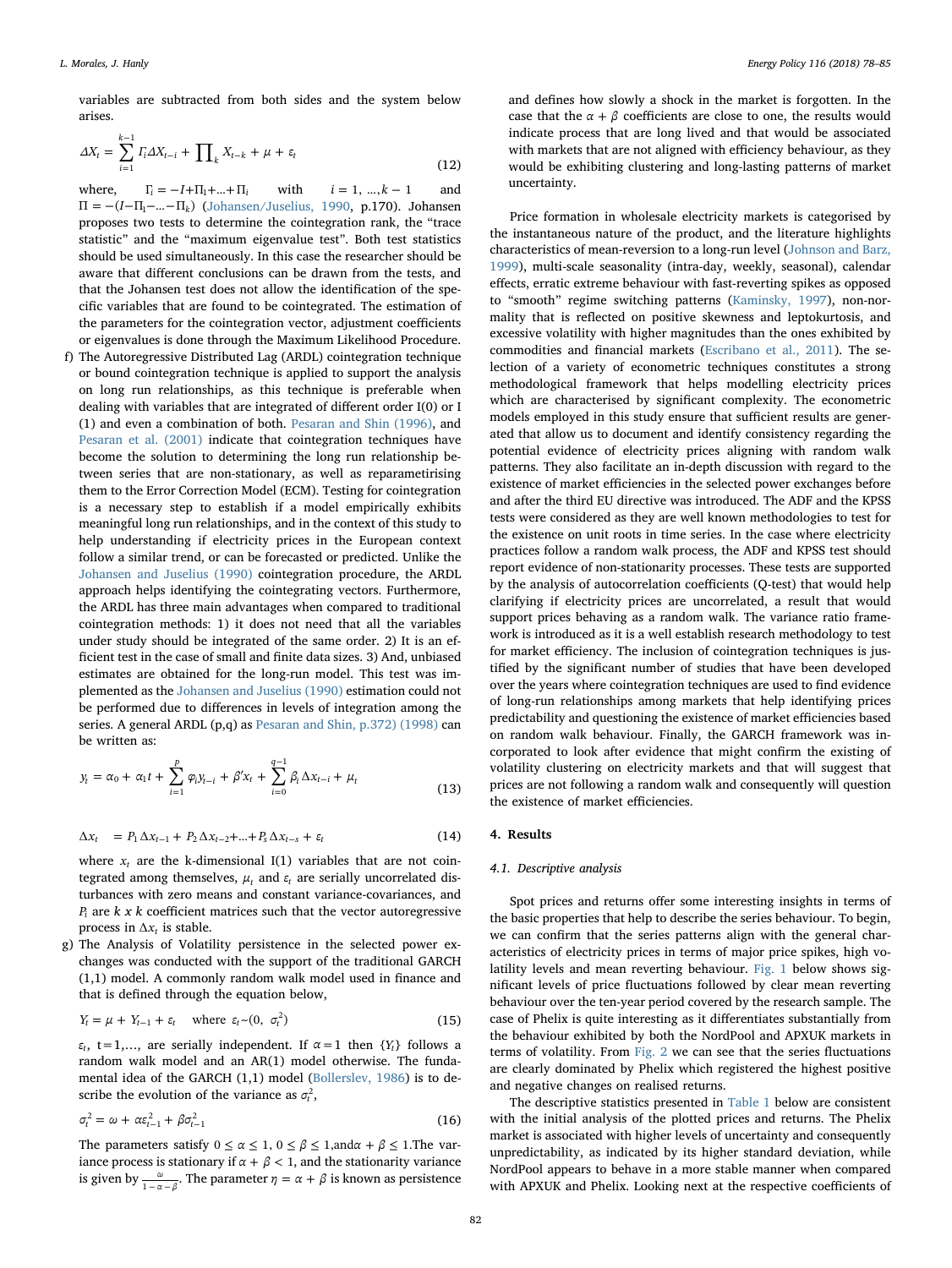<span id="page-6-0"></span>

<span id="page-6-2"></span><span id="page-6-1"></span>Table 1 Descriptive statistics – before and after 2009/72/EC.

| <b>Statistics</b>            |              | Before Directive |        |              | After Directive |          |  |
|------------------------------|--------------|------------------|--------|--------------|-----------------|----------|--|
|                              | <b>AXPUK</b> | <b>NordPool</b>  | Phelix | <b>AXPUK</b> | <b>NordPool</b> | Phelix   |  |
| Mean                         | 0.037%       | 0.010%           | 0.016% | 0.016%       | 0.0023%         | 0.014%   |  |
| Std. Dev.                    | 19.35%       | 7.08%            | 25.85% | 10.72%       | 8.53%           | 20.73%   |  |
| <b>Skewness</b>              | 0.34         | $-0.23$          | 0.01   | 0.015        | 0.574           | $-0.146$ |  |
| Kurtosis                     | 7.35         | 14.92            | 11.86  | 6.23         | 13.19           | 25.78    |  |
| Jarque-Bera                  | 1016         | 7460             | 4116   | 593          | 5970            | 29473    |  |
| CV <sup>a</sup> (Coefficient | 50.95%       | 32.83%           | 51.42% | 17.31%       | 34.53%          | 23.20%   |  |
| of                           |              |                  |        |              |                 |          |  |
| Variation)                   |              |                  |        |              |                 |          |  |

<span id="page-6-4"></span><sup>a</sup> CV calculated using data in levels.

#### <span id="page-6-3"></span>Table 2

Correlation matrix – before and after 2009/72/EC.

| Correlation<br>Matrix              | Before Directive |                 |                       | After Directive |          |                  |
|------------------------------------|------------------|-----------------|-----------------------|-----------------|----------|------------------|
|                                    | <b>AXPUK</b>     | NordPool Phelix |                       | AXPUK           | NordPool | Phelix           |
| <b>AXPUK</b><br>Nordpool<br>Phelix |                  | 0.5016          | 0.6205<br>0.4528<br>1 | -1<br>L.<br>-   | 0.2810   | 0.3549<br>0.4773 |

variation, Phelix and APXUK are associated with similar levels of relative variability, while NordPool is the least variable as compared to the other two series. It also demonstrates substantial variability over the two periods. Electric power production in Norway is almost 100% hydropower, while Finland and Sweden are more diversified using hydropower, nuclear, and fossil-fuel-powered generation plants, a situation that allows for more flexibility in the production process and that could explain why NordPool behaved in a more stable manner over the period of study. [\(Tables 2 and 3](#page-6-3))

Interestingly, after the introduction of the third EU Directive, NordPool exhibited higher levels of relative variability which have also increased when compared to the previous period, while its counterparts have faced a substantial reduction on their variability levels. This result seems to suggest that the third EU electricity Directive is having a positive impact regarding the reduction of price variability in the APXUK and Phelix series, whereas in the case of NordPool it impacted negatively.

The analysis of correlations among prices and returns indicate that the series are positively correlated, signalling the potential existence of inefficiencies in the markets, as they do not appear to be behaving in a random walk fashion. When considering the basic principles behind the concept of weak form efficiency [\(Fama, 1970\)](#page-8-21), price changes should behave in an independent manner whereby historical information is fully and immediately reflected in prices. Interestingly, the correlations among markets decreased after the introduction of the third Directive, and only in the case of Phelix and NordPool was there a slight increase in their correlation. Therefore, the correlation coefficients do not support the idea of market efficiencies; however, they do indicate that positive movements are being made towards efficiency, as this was reflected by the reduction of the correlation coefficients for APXUK-NordPool and APXUK-Phelix after the third Directive was introduced.

## 4.2. Power markets efficiency analysis

Following our discussion on market efficiency in the previous section, we now consider whether the power markets are weak-form efficient whereby their returns should follow a random walk or non-stationary process. To test for this feature, the ADF and KPSS tests were applied to both sample periods. The ADF and the KPSS offer evidence that the markets are stationary, and that the series do not follow a random walk process, with the single exception of NordPool for the sample period before the third Directive was introduced. The analysis from the autocorrelation coefficients (Q-test) for 36 lags indicate a significant result in all cases, confirming the initial results registered by the correlation and stationarity analysis that show that the markets are correlated and that they do not follow a random walk. The series have autocorrelation functions that diverge from zero with evidence of correlated returns, which is indicative of forecasting potential in those markets. The results from the autocorrelation functions also indicate that the markets are quite dynamic and that adjustment processes are taking place, but that they seem to be quite far from desirable efficiency levels.

The results from both the individual and joint variance ratio tests also indicate that the markets are not following a random walk and that daily returns across the series were positively correlated during both periods. The estimated variance ratios indicate that the markets were inefficient before the introduction of the third Directive and that they remained inefficient afterwards. Taken together, these results indicate that abnormal profit opportunities were available to investors during both periods, but also that high levels of risk were associated with market operations due to the markets inability to achieve an efficient pricing mechanism. The proposed "traditional" cointegration analysis is not appropriate under the current scenario, as in general the series were found to be integrated in levels with only two exceptions: as per the ADF test NordPool was found to be an I(1) process and APXUK was also recorded as an I(1) according to the KPSS result before the introduction of the Directive. After the introduction of the Directive only Phelix was identified as an I(1) process according to the KPSS results.

Therefore, to identify the potential existence of long run relationships across the series an ARDL model of order four was developed, as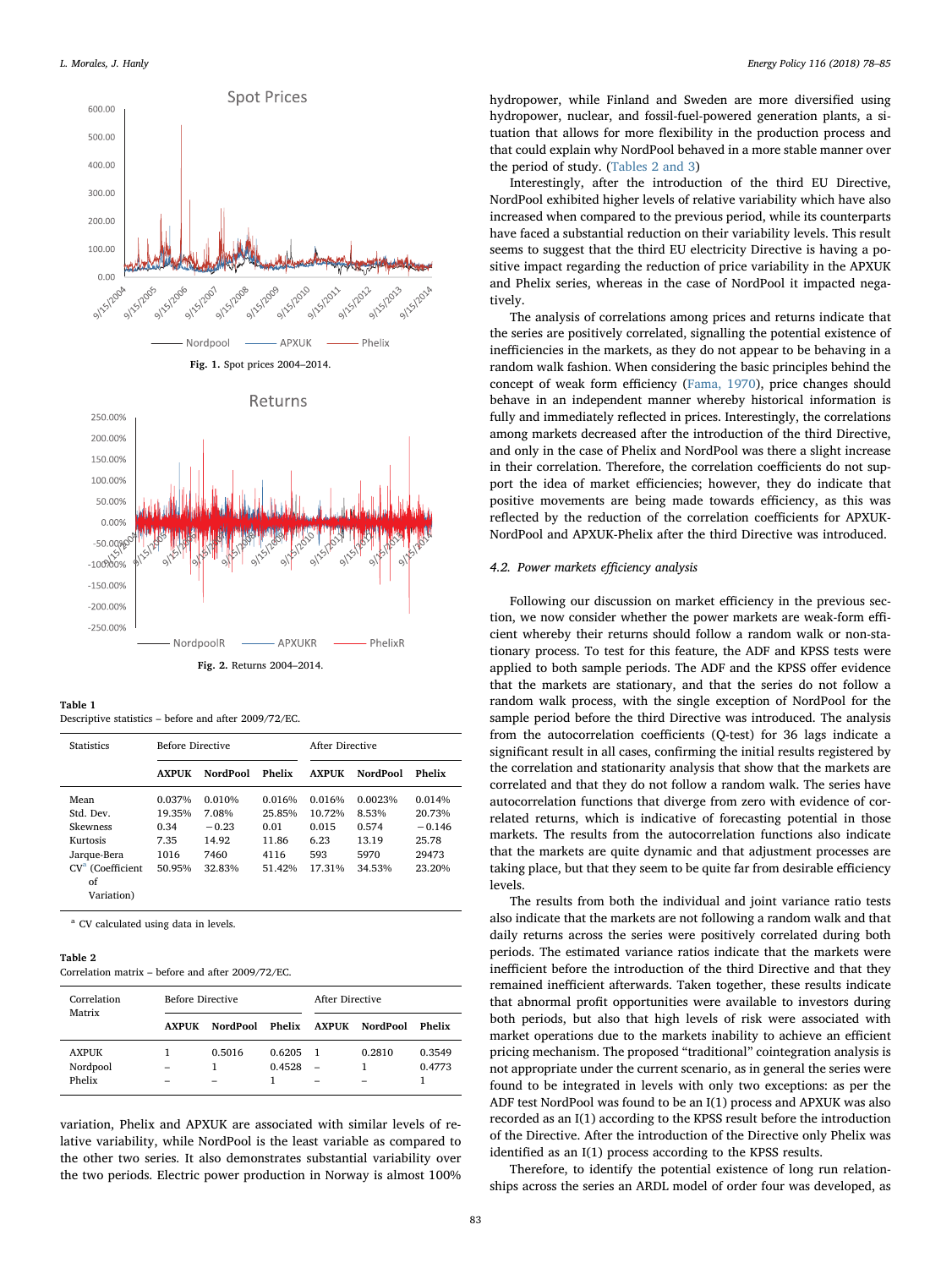#### Table 3

Econometric modelling results – before and after 2009/72/EC Directive.

| Tests/Countries                                                                                                                                                          | <b>Before Directive</b>                                                                                                                                                        |                                                                                                                                                                    |                                                                                                                                                                   | After Directive                                                                                                                                                            |                                                                                                                                                                                    |                                                                                                                                                                           |  |
|--------------------------------------------------------------------------------------------------------------------------------------------------------------------------|--------------------------------------------------------------------------------------------------------------------------------------------------------------------------------|--------------------------------------------------------------------------------------------------------------------------------------------------------------------|-------------------------------------------------------------------------------------------------------------------------------------------------------------------|----------------------------------------------------------------------------------------------------------------------------------------------------------------------------|------------------------------------------------------------------------------------------------------------------------------------------------------------------------------------|---------------------------------------------------------------------------------------------------------------------------------------------------------------------------|--|
|                                                                                                                                                                          | <b>AXPUK</b>                                                                                                                                                                   | Nordpool                                                                                                                                                           | Phelix                                                                                                                                                            | <b>AXPUK</b>                                                                                                                                                               | Nordpool                                                                                                                                                                           | Phelix                                                                                                                                                                    |  |
| VAR(p) -SC Criteria<br>ADF<br><b>KPSS</b><br>O-test<br>VR joint tests<br>VR (2,5,10,15)<br>Johansen<br>Engle & Granger<br>ARDL(4)<br>GARCH $(\alpha)$<br>GARCH $(\beta)$ | $\overline{4}$<br>$-5.43(0.00)$ I(0)<br>$0.086(0.73)$ I(1)<br>$36$ (sign)<br>9.99(0.00)<br>$0.00^{\circ}$<br>n/a<br>n/a<br>$(P - .1247)$<br>$(N - 0.5931)$<br>0.2637<br>0.5889 | 4<br>$-29.46(0.00)^{t}I(1)$<br>$0.50(0.73)$ I(0)<br>$36$ (sign)<br>41.42(0.00)<br>$0.00^{\degree}$<br>n/a<br>n/a<br>$(A - 0.4441)$<br>$(P-.0757***)$<br>n/a<br>n/a | 4<br>$-9.40(0.00)$ $I(0)$<br>$0.41(0.46)$ I(0)<br>$36$ (sign)<br>150(0.00)<br>$0.00^{\circ}$<br>n/a<br>n/a<br>$(A - 0.8299)$<br>$(P - .6814)$<br>0.4305<br>0.5483 | 4<br>$-6.01(0.00)^{2}$ I(0)<br>$0.11(0.46)$ $I(0)$<br>$36$ (insig)<br>8.94(0.00)<br>$0.00^{\circ}$<br>n/a<br>n/a<br>$(N - 0.3506)$<br>$(P - .0085)$<br>0.26577<br>0.468925 | 4<br>$-4.52(0.00)$ $I(0)$<br>$0.025(0.46)$ I(0)<br>36(sign)<br>3.57(0.00)<br>$0.00^{\circ}$<br>n/a<br>n/a<br>$(A - 0.5359)$<br>$(P-.0675$ <sup>***</sup> )<br>0.157342<br>0.823371 | 4<br>$-8.14(0.00)^{*}I(0)$<br>$0.031(0.46)$ I(1)<br>$36$ (insig)<br>6.32(0.00)<br>$0.00^{\circ}$<br>n/a<br>n/a<br>$(N - 0.0076)$<br>$(A - 0.0939)$<br>0.075402<br>0.89068 |  |
| GARCH $(\alpha + \beta)$<br>Half-life volatility                                                                                                                         | 0.8526<br>4 days                                                                                                                                                               | >1<br>n/a                                                                                                                                                          | 0.9788<br>32 days                                                                                                                                                 | 0.734695<br>3 days                                                                                                                                                         | 0.980713<br>36 days                                                                                                                                                                | 0.966082<br>21 days                                                                                                                                                       |  |

\*\*5% level of significance.

A VAR test was conducted to identify the number of lags to be applied in the selected econometric tests and the Schwarz Info Criterion (SC) was used for the selection. ADF (Augmented Dickey-Fuller Test), KPSS (Kwiatkowsky, Phillips, Schmidt, and Shin), Q-test (Ljung-Box Q-statistic test), VR (Variance Ratio test), Johansen (Johansen Cointegration test), Engle & Granger (Cointegration test), ARDL(4,4) – Autoregressive Distributed Lag Model of order 4; GARCH (Generalised Autoregressive Conditional Heteroskedastic model). The results for the GARCH model were tested for autocorrelation and heteroscedasticity to ensure that they were robust estimations, the results are not presented for the sake of brevity, but they are available upon request.

<span id="page-7-1"></span>\* 1% level of significance.

<span id="page-7-2"></span>\*\*\* 10% level of significance.

this model does not impose the need for the series being integrated at the same level, as it is the case for traditional cointegration methodologies. The results show that in general the series do not appear to be moving together in the long run, and in the cases where some evidence was found this was identified to be quite weak, as the level of significance associated with the coefficient was only at the ten percent level. The lack of connection among the series is not surprising, as movements in electricity prices are heavily associated with the characteristics of their national markets, weather conditions, specific legislation, and of course the specific demand and consumption needs of national households and industries. In this regard, the lack of connection among the series also confirms that the different policies introduced in the markets might not be helping in terms of achieving the desired levels of integration and that the markets are still behaving in a segmented manner.

The GARCH framework signals that volatility is highly persistent and exhibits clustering behaviour for Phelix during both periods and for NordPool after the introduction of the Directive.<sup>[2](#page-7-0)</sup> In the case of APXUK, the market appears to be more in line with market efficiency as shocks tend to die away quite quickly. The GARCH results denote the existence of market inefficiencies in the European electricity markets; results that are quite consistent with the outcomes obtained from the conducted tests and that strengthen the research findings. The combined results suggest that in general, the introduction of the third Directive has not helped electricity markets to become more integrated and that the journey towards efficiency is still a major work in progress. However, it is worth noticing that some level of improvement has been achieved, as correlations levels among series have experienced some level of reduction, there has been a positive adjustment in terms of relative variability in price fluctuations. Also, some long run relationships appear to be developing across markets, signalling positive movements towards an integrated electricity market.

#### 4.3. Critical insights

The main aspiration of the EU's energy policy is the creation of a single integrated market for energy that guarantees a sustainable,

<span id="page-7-0"></span> $2$  The GARCH model was not stable for the first period under study for NordPool.

competitive and secure energy supply that in the long run delivers lower energy prices in the region. A worthwhile and laudable goal, as a common electricity market would help to increase welfare by ensuring security of supply, stimulating competition and reaping the gains from international cooperation through such means as reserves sharing, combining different national consumption and production patterns ([Zachmann, 2008](#page-8-39)). However, electricity is a complex commodity, as dynamic prices exhibit stochastic patterns that are clearly associated with significant levels of uncertainty in terms of the price formation process. Furthermore, market inefficiency, market power, inelastic demand, constrained supply, and consumers' demands fluctuations are just some factors that contribute to the complexity of electricity market price dynamics ([Borenstein, 2002](#page-8-40)).

Taking into account the difficulties associated with the pricing process in power markets, the econometric techniques that were chosen to support this study, allowed for the evaluation of the wholesale market efficiency in terms of price adjustments and their alignment to the concept of efficient market hypothesis. Overall, the research outcomes showed that European electricity markets exhibit inefficient characteristics as reflected by the main empirical findings. Firstly, the outcomes from the stationarity tests indicate that prices do not follow a random walk process. This result is supported by the generated autocorrelation functions and the joint variance ratio tests which showed evidence of correlated returns suggesting the potential of predictability patterns on electricity prices. Secondly, the cointegration results showed a lack of connection among the series, thus flagging the existence of segmented markets. These are characterised by significant levels of volatility and clustering behaviour which help to confirm the lack of efficiencies in the European electricity markets.

Overall, the research findings indicate that the wholesale market in the European context seems to be inefficient. Electricity market reforms appear slow in helping electricity markets to price converge and the studied markets are affected by significant inefficiencies in prices that could be explained by differences in auction processes, risk premiums and divergence in regional market power. The concentration and abuse of market power in the wholesale markets leads to inefficient pricing processes that signal the non-competitive nature of the markets. Encouraging the formation of a competitive wholesale market will help to limit the power of electricity producers that would not be able to